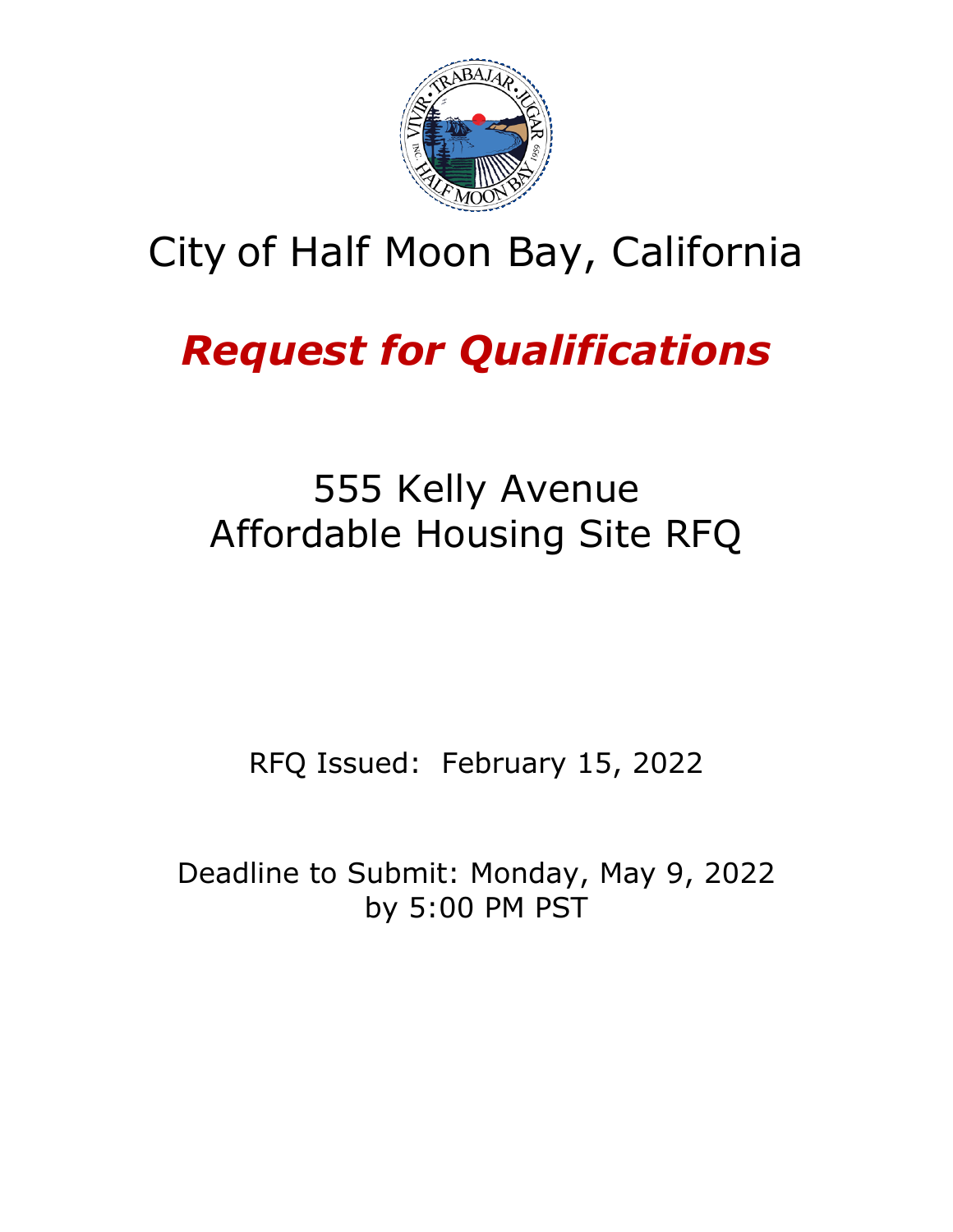## **Table of Contents**

|                                                            | p. 3  |
|------------------------------------------------------------|-------|
|                                                            | p. 3  |
|                                                            | p. 4  |
| 4. Property Information and Development Requirements       | p. 5  |
|                                                            | p. 7  |
|                                                            | p. 7  |
| 7. Evaluation Criteria, Procedures, and Tentative Timeline | p. 10 |
|                                                            | p. 11 |
|                                                            | p. 12 |
|                                                            | p. 12 |
|                                                            | p. 12 |

### **DEADLINE FOR SUBMITTAL: Monday, May 9, 2022, by 5:00 PM**

An electronic copy of the RFQ and supporting documentation can be accessed at the following location: [www.hmbcity.com/555kellyaverfq](http://www.hmbcity.com/555kellyaverfq)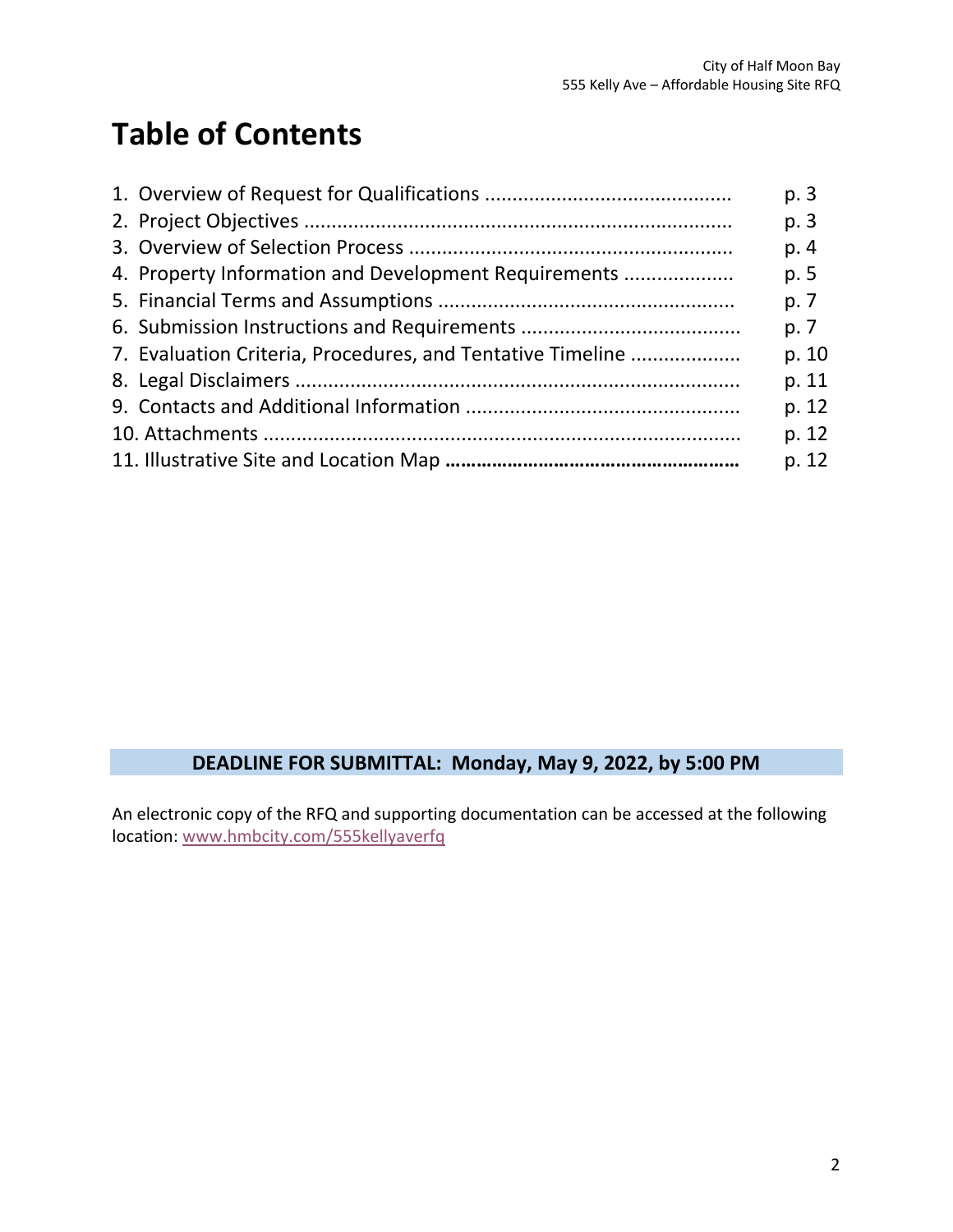## **1. Overview of Request for Qualifications**

The City of Half Moon Bay ("City") is seeking qualified candidates to develop a City-owned parcel located at 555 Kelly Avenue (APN 056-150-200) in Half Moon Bay ("Property"), as permanent multifamily affordable rental housing or transitional housing. The parcel is 6,098 sq. ft. in size (approximately 0.14-acre) and is developed with a single-family home which is currently vacant. The City acquired the Property in 2017 and now wishes to see it developed for affordable housing purposes. In addition to making the 555 Kelly Avenue property available, the City welcomes submittals that would also make use of a portion of the parking lot at the Ted Adcock Community Center ("Expanded Property"). This Expanded Property would be approximately 16,000 square feet, or more than double the size of the Property alone.

This Request for Qualifications ("RFQ") contains the City's objectives for the Property/Expanded Property, as well as the development parameters, instructions governing the submittals, the requirements to be eligible for consideration, general evaluation criteria, and other requirements to be met by each applicant. As this RFQ involves the disposition of a valuable public resource, it shall be carried out in a transparent manner using objective evaluation criteria. This RFQ is a solicitation of competitive submittals and the City will be looking for proposals that it believes will best serve the public good.

## **2. Project Objectives**

The City wishes to facilitate the provision of affordable housing in this location and is willing to consider a range of affordable housing types, target populations, and project configurations. The City will consider proposals for permanent affordable rental housing (where tenants hold leases that are not time-limited) that may or may not include supportive housing, and transitional housing. Maximizing the number of affordable housing units is a City priority.

As indicated above, the City is willing to expand the size of the development site from approximately 6,100 sq. ft. to approximately 16,000 sq. ft. in order to maximize the opportunity to develop affordable housing. Applicants planning to use the Expanded Property should be aware that some sort of shared parking or replacement parking will be needed for the Adcock Community Center parking spaces that are lost.

The City will consider submittals that propose various development configurations for the Property or Expanded Property, such as: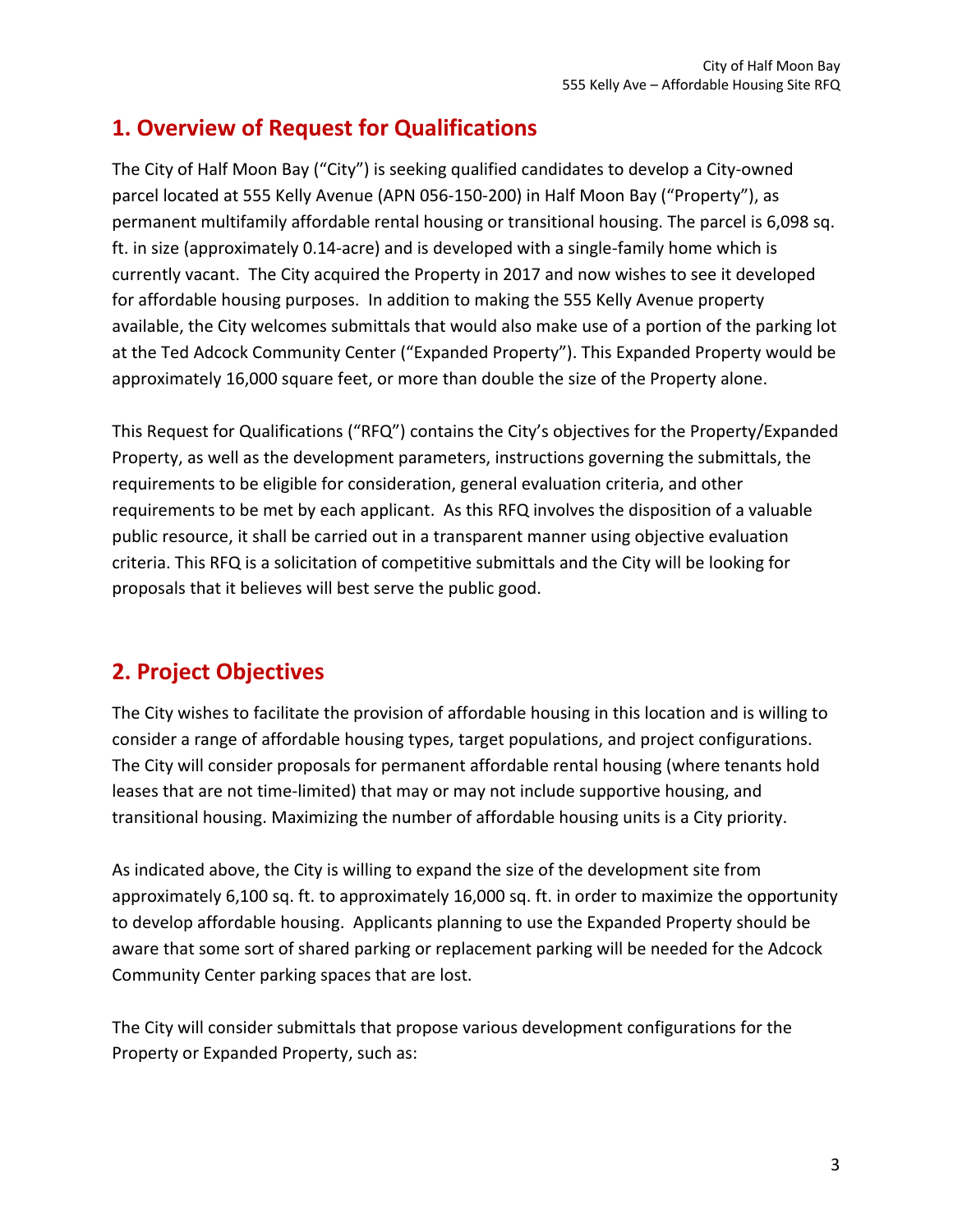- $\circ$  Using the existing single-family house as part of the affordable development and creating additional living space by enlarging the house (e.g., adding a second story, expanding the footprint) and/or adding new structures
- $\circ$  Demolishing the existing site structures and building a new-construction housing project
- o Some combination of the above scenarios executed in phases over time

The purpose of the RFQ is to provide qualified applicants with the opportunity to propose a housing project for the Property or Expanded Property that will meet the following objectives:

- Address the housing needs of very low and extremely low-income individuals or families in the community
- Maximize the use of the site and the number of housing units to the extent feasible in order to create needed affordable housing opportunities
- Target the rental units or transitional housing to households whose household income does not exceed 50% of area median income (AMI)
- Provide ongoing supportive services and/or programming to enrich resident well-being and quality of life
- Be developed in a timely manner and financed in a way that supports the operational sustainability of the project over a period of many years
- Be attractive and compatible with the character of the neighborhood
- Utilize sustainable development principles in project design and construction
- The City will process and comply with various state laws, including the Surplus Land Act<sup>1</sup> and environmental review (CEQA) as part of the project.

## **3. Overview of Selection Process**

This RFQ invites prospective applicants to submit their qualifications as well as their vision and implementation strategy for the project. The submittals will be analyzed and evaluated based on the criteria described in greater detail in Section 6 of this RFQ ("Submission Instructions and Requirements"), but which are based primarily on:

- Project Concept
- Applicant's Experience and Qualifications Related to the Project Concept
- Ability to Secure the Necessary Project Financing
- Ability to Maintain Ongoing Operational Functions of the Project

<sup>&</sup>lt;sup>1</sup> For more information regarding surplus lands and exempt surplus lands. please refer to HCD Surplus Land Act Guidelines available at https://www.hcd.ca.gov/community-development/docs/sla\_guidelines\_final.pdf.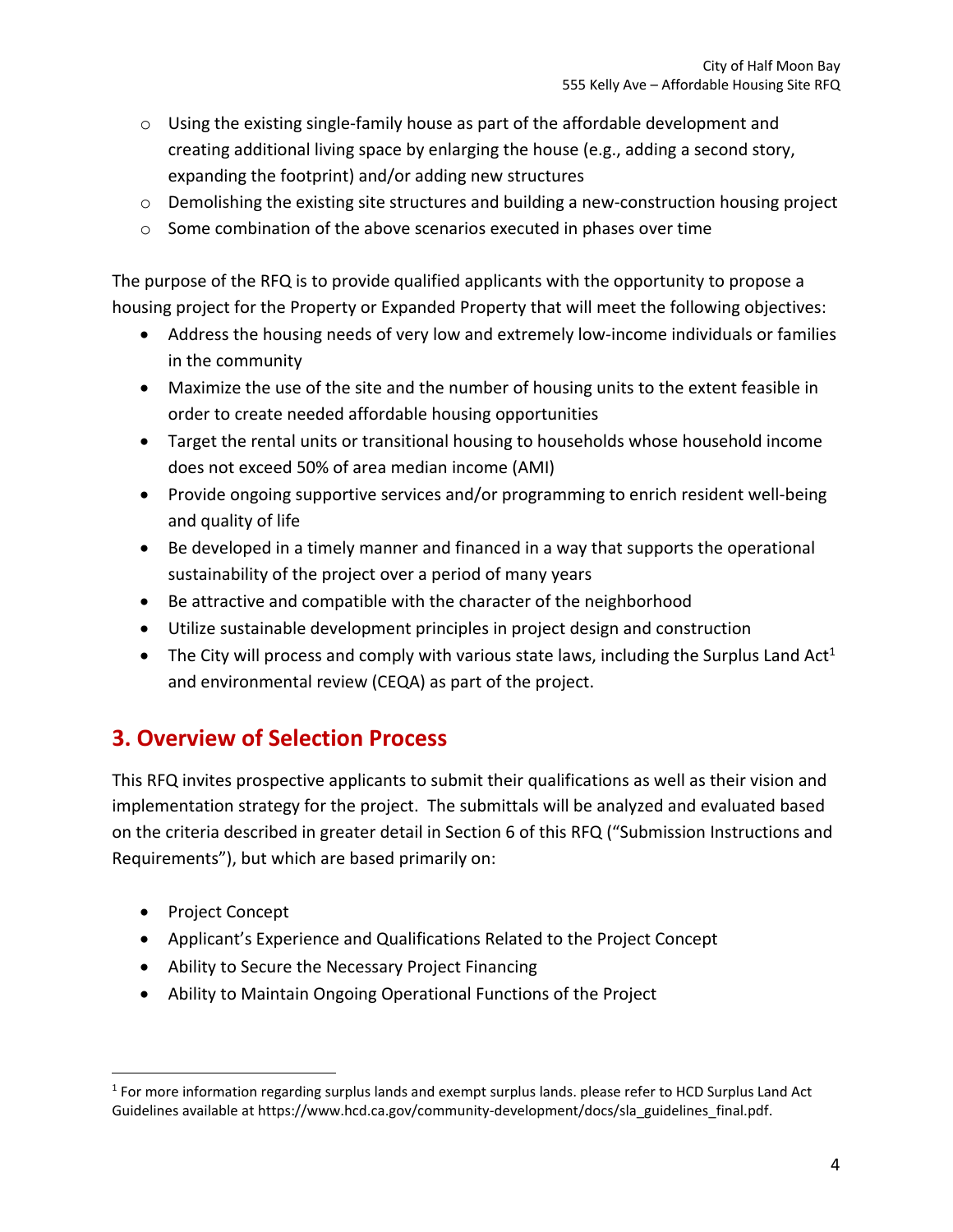For the tentative schedule and details for the selection process, please refer to Section 7 of this RFQ ("Evaluation Criteria, Procedures, and Tentative Timeline").

## **4. Property Information and Development Requirements**

#### *Location*

The Property is located at 555 Kelly Avenue between Cabrillo Highway South and Church Street. It is situated near the downtown area of Half Moon Bay and is adjacent to several existing City facilities including the Ted Adcock Community Center, Skate Park, and Emergency Operations Center. The Ted Adcock Community Center is immediately adjacent to the Property to the northwest. Manuel F. Cunha Intermediate School is located across Kelly Avenue to the south and the Coastside Clinic operated by San Mateo County Health is also nearby, along with additional commercial buildings located to the east and west of the Property.

#### *Site Characteristics*

The Property is approximately 6,100 square feet and is developed with a one-story, singlefamily house that is approximately 1,158 square feet in size. The house is believed to have been built sometime around 1943 and has 3 bedrooms, 2 bathrooms, a living room and a kitchen. There is also a basement under a portion of the house and a 400 square-foot detached garage at the rear of the lot. The Property has been vacant since the City purchased the Property in 2017.

The Expanded Property would be up to approximately 16,000 square feet and would consist of the Property plus an adjacent portion of the Ted Adcock Community/Senior Center parking lot. A new parcel for the Expanded Property would be created through a lot line adjustment or other means. *Refer to illustrative site and location map of the Property and Expanded Property lot lines in Section 11, page 12, at the end of this RFQ*.

#### *Property Development Standards*

The City intends to update the zoning designations for the 555 Kelly site and the expanded site that would include the Ted Adcock Community Center (TACC) parking lot expansion so that these conform to the recently-adopted General Plan Land Use. The development standards applied to the housing project would depend on the development approach (i.e., developing 555 Kelly Ave only, or with an expansion into the TACC parking lot).

The development standards are listed below on the following page: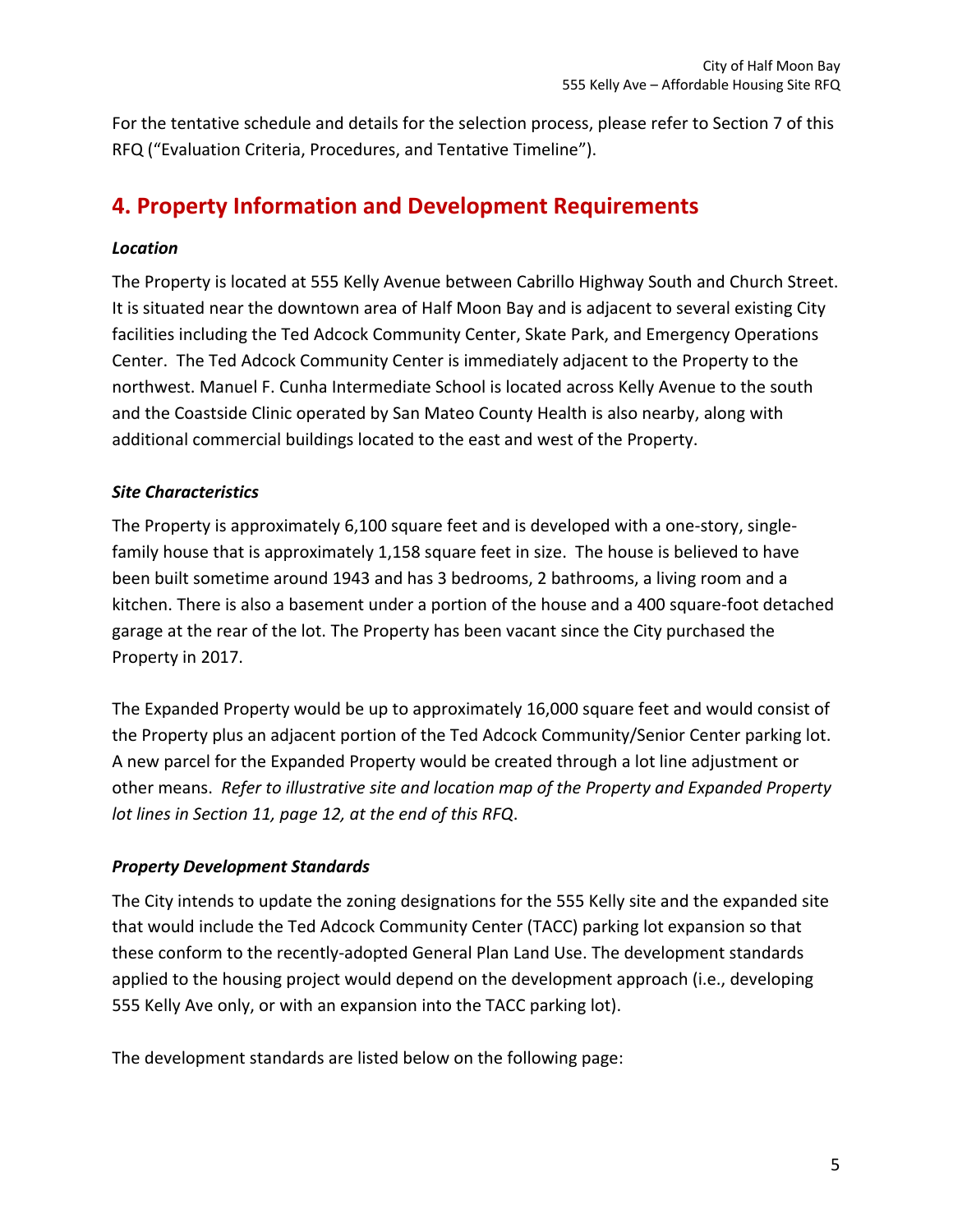| <b>Standard</b>                     | 555 Kelly site (Property)                                                                                                                                                                                                                        | 555 Kelly with TACC Parking Lot                                                                                                                                                                                                                                                                                                                                           |  |
|-------------------------------------|--------------------------------------------------------------------------------------------------------------------------------------------------------------------------------------------------------------------------------------------------|---------------------------------------------------------------------------------------------------------------------------------------------------------------------------------------------------------------------------------------------------------------------------------------------------------------------------------------------------------------------------|--|
|                                     |                                                                                                                                                                                                                                                  | <b>Expansion (Expanded Property)</b>                                                                                                                                                                                                                                                                                                                                      |  |
| Zoning                              | Current: Commercial-Downtown (C-<br>D) with pending amendment per Land<br>Use Plan.                                                                                                                                                              | Current - TACC expansion area: PS<br>zoning district                                                                                                                                                                                                                                                                                                                      |  |
|                                     | Anticipated: Public and Quasi-Public<br>Land Use (PS) and Workforce Housing<br>Overlay (WHO) will be applied to the<br>site                                                                                                                      | Anticipated: PS with the WHO applied<br>to both the 555 Kelly site and the<br>TACC expansion area                                                                                                                                                                                                                                                                         |  |
| <b>Relevant Permitted</b>           | $C-D$ :                                                                                                                                                                                                                                          | PS: Currently a very limited range of                                                                                                                                                                                                                                                                                                                                     |  |
| <b>Uses</b>                         | Multi-Family (MF) Residential-<br>$\bullet$<br>29 DU/AC                                                                                                                                                                                          | uses, including emergency shelter,<br>civic center, parks.                                                                                                                                                                                                                                                                                                                |  |
|                                     | Group residential<br>Residential care<br><b>Health Care</b><br><b>Personal Services</b><br>Personal Improvement Services<br>Office<br>Mixed-Use                                                                                                  | WHO: MF Residential - up to 14 units<br>on this site; must be affordable to low-<br>or lower income households.                                                                                                                                                                                                                                                           |  |
| Site Area (SF)                      | $~^{\sim}$ 6,100 SF                                                                                                                                                                                                                              | $~^{\sim}$ 16,000 SF                                                                                                                                                                                                                                                                                                                                                      |  |
| Lot Coverage (%/SF)                 | No limit for MF residential with 3 or<br>more units.                                                                                                                                                                                             | No limit                                                                                                                                                                                                                                                                                                                                                                  |  |
| <b>FAR (%/SF)</b>                   | No limit for MF residential with 3 or<br>more units.                                                                                                                                                                                             | No limit                                                                                                                                                                                                                                                                                                                                                                  |  |
| Setbacks: (FT)                      |                                                                                                                                                                                                                                                  |                                                                                                                                                                                                                                                                                                                                                                           |  |
| Front                               | 0FT                                                                                                                                                                                                                                              | 20 FT (see Notes, below)<br>٠                                                                                                                                                                                                                                                                                                                                             |  |
| <b>Sides</b>                        | 0FT                                                                                                                                                                                                                                              | 0FT<br>$\bullet$                                                                                                                                                                                                                                                                                                                                                          |  |
| Rear<br>$\bullet$                   | 0FT                                                                                                                                                                                                                                              | 0FT<br>$\bullet$                                                                                                                                                                                                                                                                                                                                                          |  |
| Height (FT)                         | 36 FT or 3 stories                                                                                                                                                                                                                               | 50 FT or 4 stories (see Notes, below)                                                                                                                                                                                                                                                                                                                                     |  |
| Notes:<br><b>Setbacks</b><br>Height | $\bullet$                                                                                                                                                                                                                                        | The PS zoning district's 20-foot setback can be reduced through density<br>bonus or variance. Otherwise, setbacks are generally not required in any of<br>the applicable zoning districts. However, a shallow, landscaped front yard<br>would improve streetscape compatibility; e.g. 5-10 feet.<br>A maximum height of 3 stories would be encouraged; however, a 4-story |  |
|                                     | building consisting of parking on the ground floor underneath conditioned<br>space is also achievable, especially with ground floor frontage use on Kelly<br>Avenue for services and/or a pedestrian entrance to the residential units<br>above. |                                                                                                                                                                                                                                                                                                                                                                           |  |
| <b>Parking</b>                      | Parking provisions are dependent on the use; the City is open to<br>reasonable provisions.                                                                                                                                                       |                                                                                                                                                                                                                                                                                                                                                                           |  |
| <b>Open Space</b>                   | Shared and/or small private open space areas would be preferable, but<br>not required due to limited site area. The site is next to community center.                                                                                            |                                                                                                                                                                                                                                                                                                                                                                           |  |
| <b>Storage space</b>                | Storage space should be planned for each unit; e.g. 60 CUFT/unit is<br>standard in the C-D zoning district, but this could be addressed in many<br>different ways.                                                                               |                                                                                                                                                                                                                                                                                                                                                                           |  |

#### **Development Standards for 555 Kelly and 555 Kelly with TACC Parking Lot Expansion**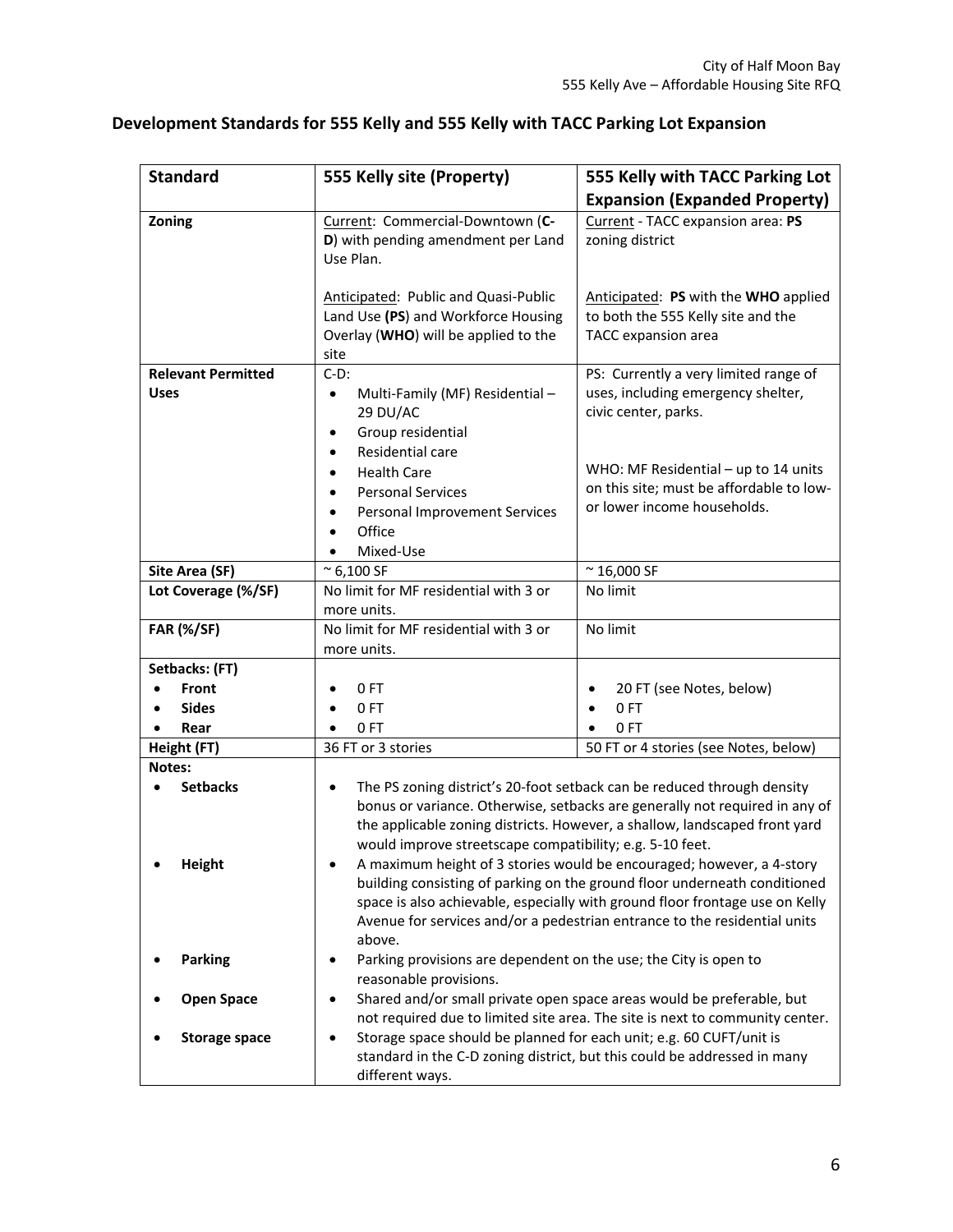## **5. Financial Terms and Assumptions**

#### *Land Transfer*

The City plans to retain ownership of the land but will transfer the land through a long-term ground lease. Such long-term ground lease between the City and the entity that will develop and own the improvements on the site will be executed before the start of any construction of improvements on the site.

#### *City Subsidy*

The City may be willing to provide additional financial subsidy for the affordable housing project in addition to the land. The funding source would likely be the City's Affordable Housing Fund and would be made available at the City Council's discretion based on (a) available funds, (b) demonstrated need for such financial subsidy, and (c) balancing the needs of any competing uses for Housing fund resources at the time.

## **6. Submission Instructions and Requirements**

#### *Eligible Applicants*

Eligible applicants include only non-profit 501(c)(3) organizations. For-profit corporations, individuals, and government agencies are not eligible applicants for this RFQ.

#### *Instructions*

- Submittals should be organized in the same order as the submission requirements below
- Please provide: one (1) printed original and three (3) copies with no binding or staples, and one (1) electronic copy in PDF format

#### *Submittal Requirements*

For the Submittal, please include the following information:

1. Statement of Interest

Include a cover letter providing a statement of interest regarding: development of the proposed project; highlights of the applicant's qualifications; understanding of the objectives of the project; and identify the point of contact for the applicant. Must be signed by the Executive Director of the applicant entity.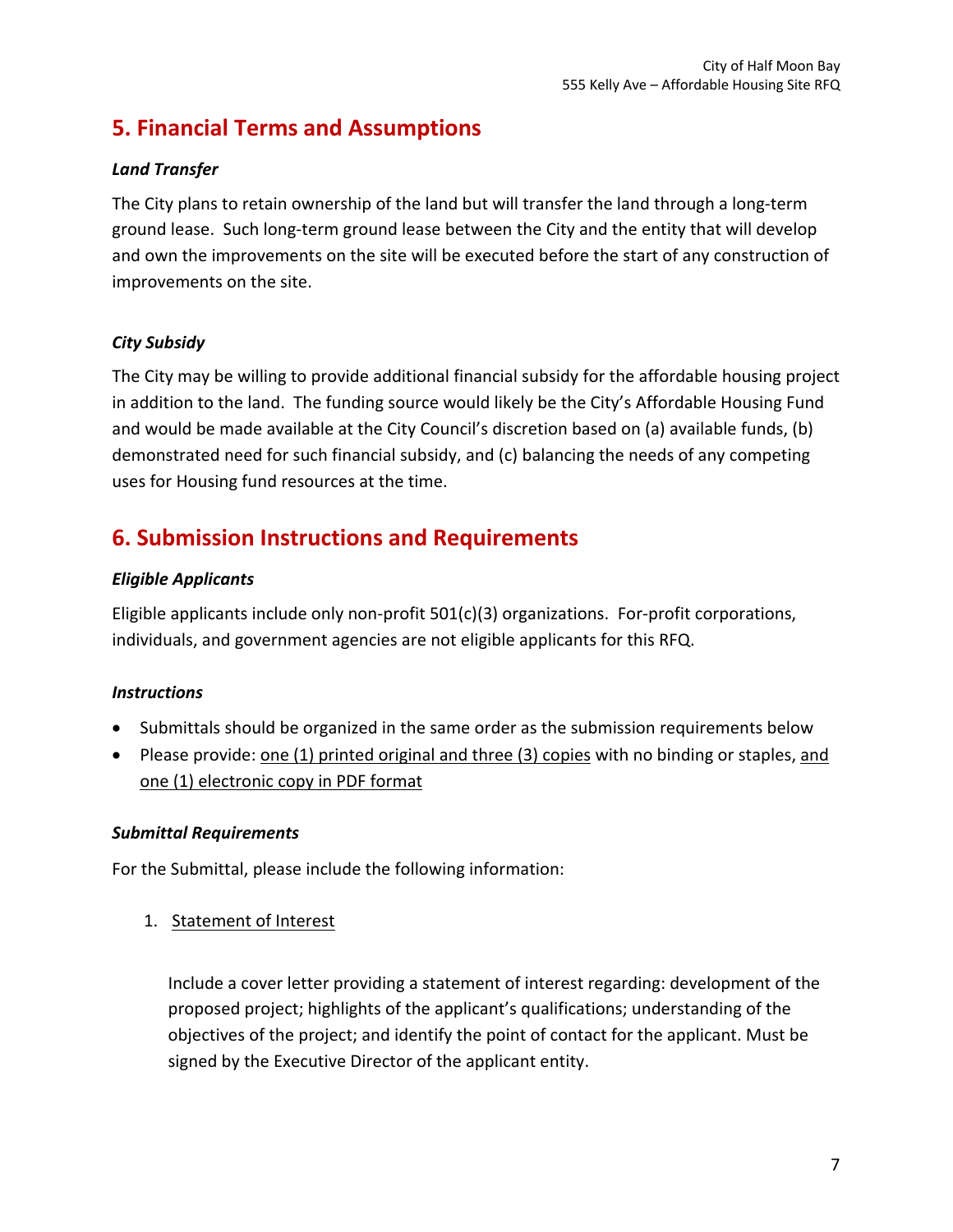#### 2. Project Concept

In no more than two (2) pages, describe your project concept and how it will meet the project objectives of the City outlined in Section 2 of this RFQ. Include sufficient detail as to: proposed uses; population served; sources of financing for developing the project; and how the ongoing operations will be funded, in order to give the Review Committee enough information to have an idea of what the final development would contain. Supporting data and collateral materials on how the project will help meet community needs is welcome (these materials may be in addition to your 2-page narrative description).

Please also provide the following:

- o A very simplified site plan showing how the proposed number of housing units will be accommodated.
- o A very simple estimated development budget (Sources of Financing / Uses of Financing) for the project.
- o A very simple estimated operating budget for the project
- 3. Qualifications of Team Members\*\*
	- Identify the organization(s) / key consultant(s) (if any) that will make up the project team – including the sponsoring organization(s), developer entity or development consultant, service provider entity, etc. - and describe each team member's role.
	- Provide brief statements of the relevant qualifications for each of these organizations/ consultants that will make up the project team.
	- Provide resumes of key team members.
	- Indicate the lead contact for the team.

*\*\* Note: It is highly recommended that Service provider organizations with no prior housing development experience add either (a) an experienced affordable housing developer, or (b) an experienced affordable housing development consultant, to their team.*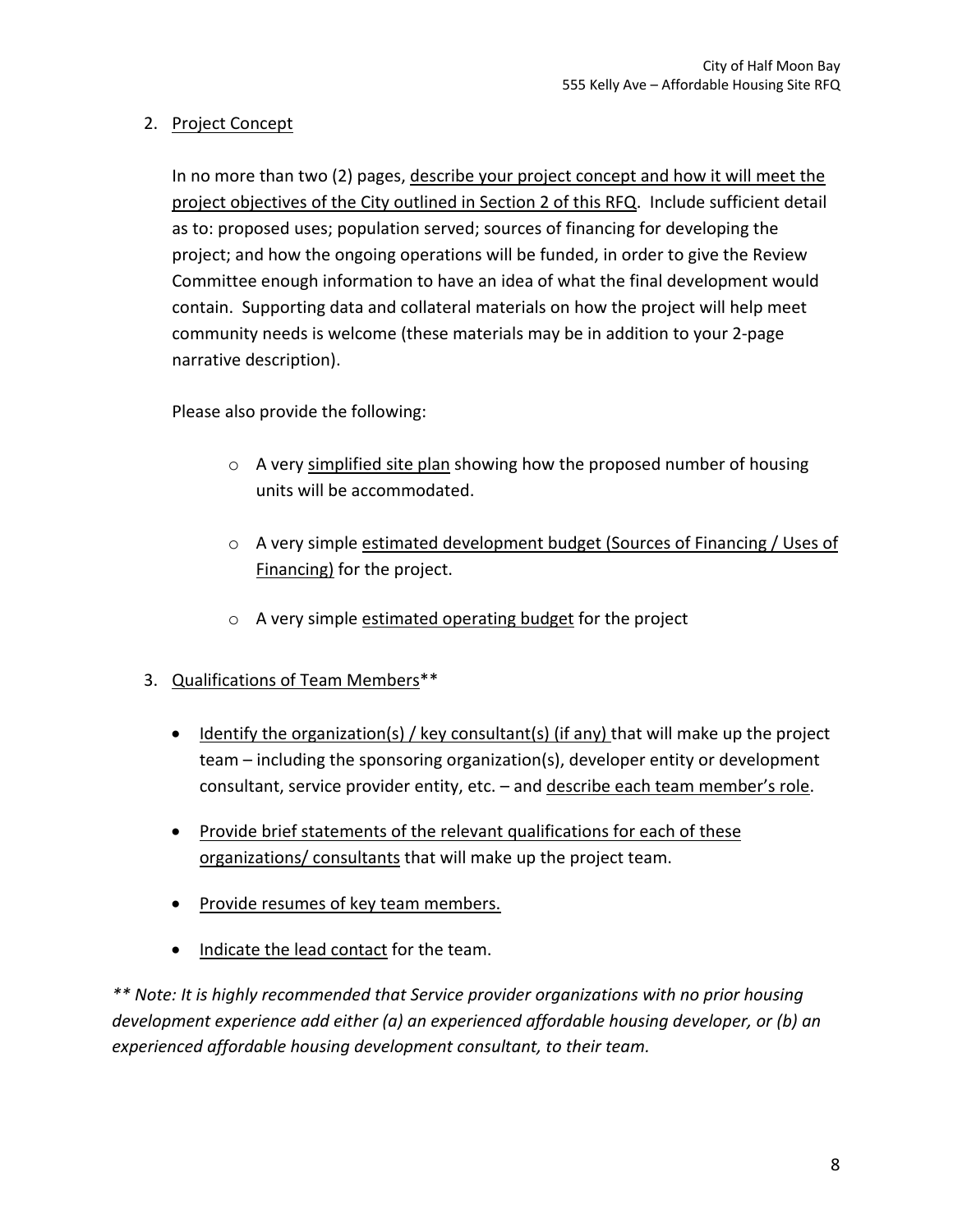#### 4. Relevant Project Experience

Include a description of any relevant experience the team, or members of the team, have had with regard to projects that are comparable to the team's proposed project. If members of the team do not have experience with projects similar to the one that is being proposed, describe how team members' experience with other types of projects/ programs would be relevant and contribute to the success of the proposed project.

#### 5. References

Include a list of no less than three (3) references (name, title, organization, telephone number, email address) that may be contacted with respect to the qualifications and experience that are relevant to the proposed project.

#### *Submittal Due Date // Submitting Questions in Writing about RFQ*

Prospective applicants should **submit any questions about this RFQ in writing to** Tara Hatcher, Administrative Assistant at thatcher@hmbcity.com. **Questions will not be taken over the phone, and City staff will not be able to meet with prospective applicants other than for the site tour and Q&A session** (see below for dates and times). The last day to submit written questions will be May 2, 2022. All submitted questions, along with responses from staff, will be made available as soon as possible after these are received, by means of posting RFQ questions and answers on the City website at [www.hmbcity.com/555kellyaverfq.](http://www.hmbcity.com/555kellyaverfq)

#### **Please submit printed and electronic copies of your Submittal as follows**:

| Printed original & copies: | Attn: Jill Ekas<br>City of Half Moon Bay<br><b>Community Development Department</b><br>501 Main St., Half Moon Bay 94019 |
|----------------------------|--------------------------------------------------------------------------------------------------------------------------|
| Electronic copy:           | Email to: Tara Hatcher at thatcher@hmbcity.com                                                                           |

#### **All submittals must be received by Monday, May 9, 2022 at 5:00 PM**

**\*\*\*\*\* Submittals received after this due date and time will not be accepted \*\*\*\*\*\***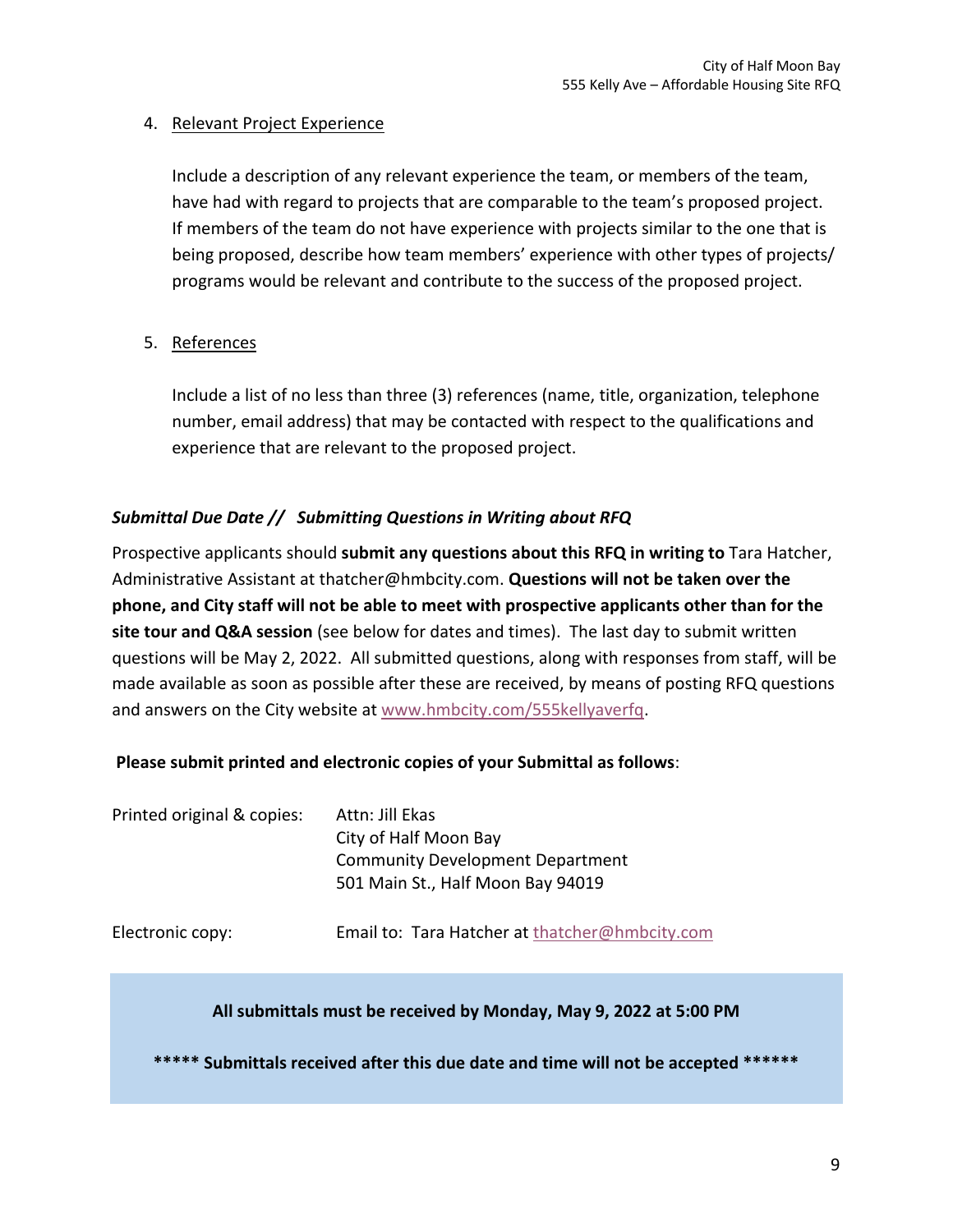## **7. Evaluation Criteria, Procedures, and Tentative Timeline**

#### *Evaluation Criteria*

Submittals will be reviewed and evaluated by qualified personnel selected by the City. The following areas of consideration will be used in evaluating the applicants' responses:

- **Concept:** How well does the project concept meet the City's objectives? Does the proposed project seem feasible? (e.g., will fit within the site, is likely to secure the proposed sources of financing, etc.)
- **Experience and Capacity:** Does this team possess the prior experience and technical competence to deliver and operate the proposed project? (e.g., similar projects, team member experience, team capacity to successfully deliver and operate the project, etc.)
- **Financial Feasibility:** Does the team have prior experience in securing the types of development financing and operational resources proposed? Does the team demonstrate the ability to secure the funds needed for this particular project being proposed?
- **Proposal Responsiveness:** Completeness of the proposal, thoroughness of information

#### *Interview Process*

Once the submittals are reviewed by the review committee, top rated applicants will be invited for an interview to further discuss and clarify information presented by the applicant. The review committee will then evaluate the applicant's qualifications based on both the initial submittal and information obtained during the interview process.

#### *Award Procedures*

- 1. Once all interviews are completed, one or more of the top-rated applicants may be asked to submit a more detailed project description and development budget.
- 2. The review committee will recommend for selection the team/project that most closely meets the requirements of the RFQ and satisfies the City's needs and objectives.
- 3. Following these steps, City staff will select a finalist candidate. All applicants will be notified of evaluation results and the selection of a finalist.
- 4. The selected finalist may be required to provide further project details and assumptions before City staff presents its recommendation of the selected finalist to the City Council for consideration.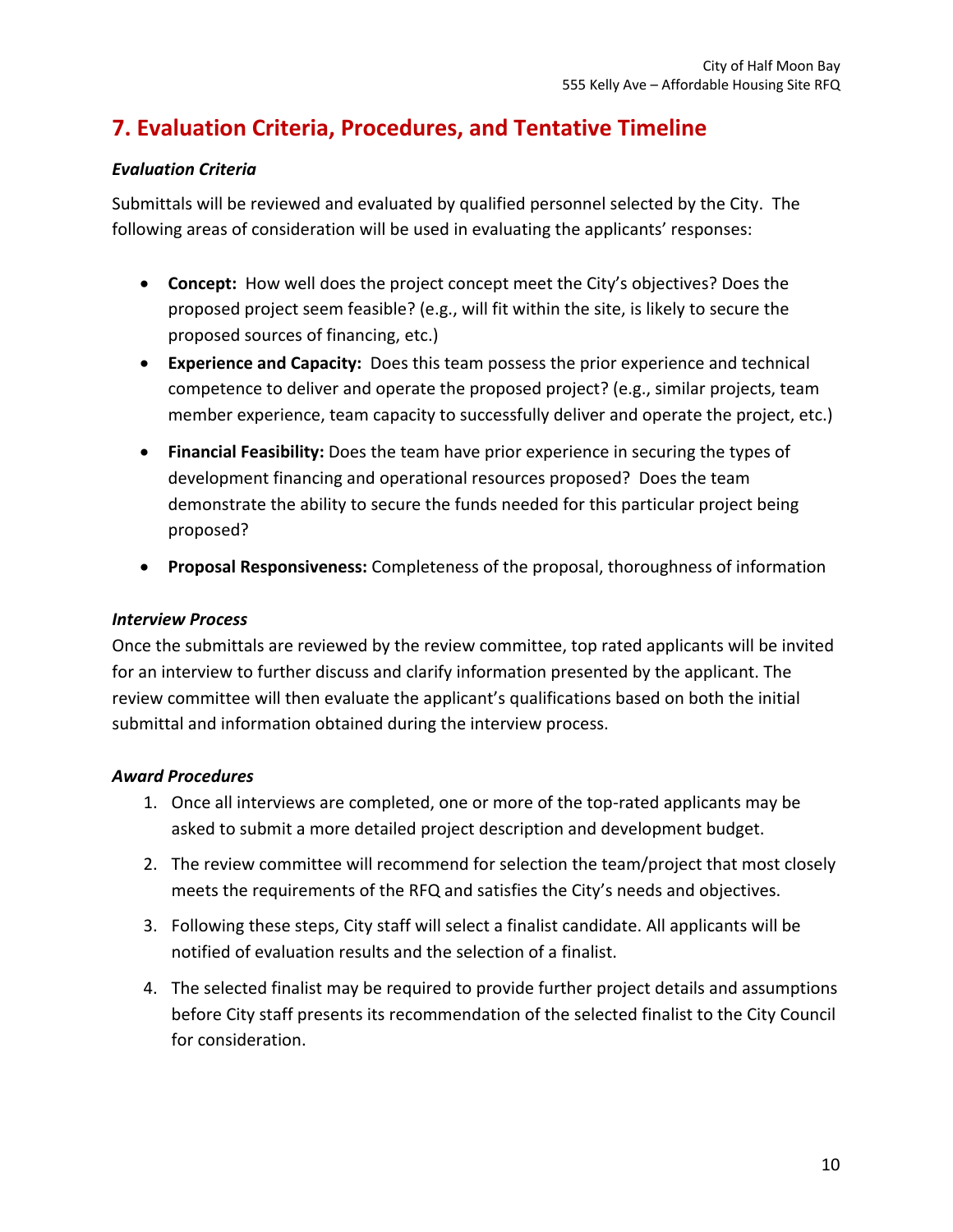#### *Tentative Timeline*

| <b>RFQ released</b>                                                  | Tues, February 15, 2022       |
|----------------------------------------------------------------------|-------------------------------|
| Site Tour (meet at site)                                             | Weds, March 2, 2022, 10:00 AM |
| Q&A Session for Prospective Respondents (Zoom link will<br>$\bullet$ | Weds, March 9, 2022, 10:00 AM |
| be posted on RFQ website)                                            |                               |
| Last Day to Submit Written Questions about the RFQ                   | <b>Mon, April 25, 2022</b>    |
| RFQ Submittals Due - Deadline for Submittal                          | Mon, May 9, 2022, 5:00 PM     |
| City review of responses; invitations for interviews sent out        | By June 20, 2022              |
| Interviews expected to be held                                       | The second half of June 2022  |
| Finalist candidate presented to City Council for consideration       | August 2022                   |

#### *Post Selection Negotiations*

After the City Council has approved the selection of a finalist candidate, the candidate and staff will work collaboratively to negotiate a Disposition and Development Agreement (DDA) between the City and the entity which will develop and own the affordable housing. The DDA will include a detailed project description, building design parameters, development plan and budget, programming plan and budget, and other pertinent information. The agreement will also list the various process milestones to be attained by the developer prior to project completion and the timetable for meeting these milestones. The DDA will be considered by the City Council at a regular Council meeting prior to the selected finalist entering into a long-term ground lease and starting construction activities.

### **8. Legal Disclaimers**

The City may, at its discretion, request that the candidate selected through the RFQ process modify or supplement their submittal with additional information. Once City Council has approved a finalist candidate, a Disposition and Development Agreement will be negotiated. The City reserves the right to reject any or all submittals submitted, to cancel or extend this solicitation, and to re-advertise for submittals. This RFQ and selection process does not constitute any type of offer and creates no contractual or other liability for the City.